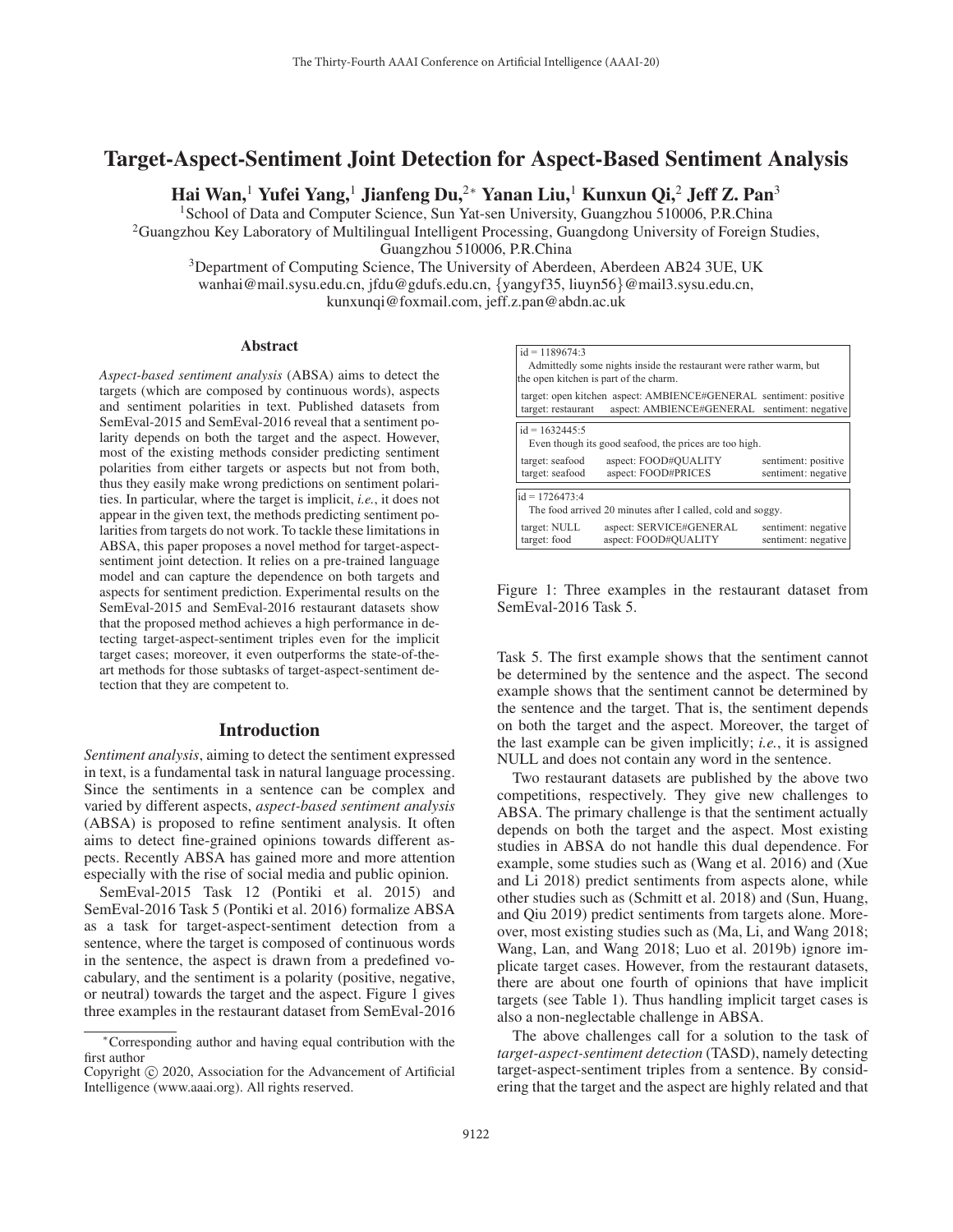detecting the target benefits detecting the aspect and vice versa, we propose to detect the three elements (target, aspect and sentiment) simultaneously. To this end, we develop a novel neural based method for target-aspect-sentiment joint detection. The method separates the joint detection problem into two subproblems on the basis of aspect-sentiment pairs, where for every given aspect-sentiment pair, one subproblem determines whether targets exist and is reducible to a binary text classification problem, and the other extracts all targets and is reducible to a sequence labeling problem. Both subproblems are solved by a single neural model built upon the pre-trained language model BERT (Devlin et al. 2019). The neural model is trained by minimizing a combined loss function about two subproblems.

We conduct experiments on the aforementioned two restaurant datasets. The results show that our proposed method achieves a high performance in the TASD task and works significantly better than solving the two subproblems separately. We also evaluate five subtasks of TASD, namely aspect-sentiment joint detection (ASD), target-sentiment joint detection (TSD), target-aspect joint detection (TAD), aspect detection (AD) and target detection (TD). The results show that our method outperforms the state-of-the-art methods for all those subtasks that they are competent to.

The main contributions of this work include:

- We propose a solution to capture the dual dependence of sentiments on both targets and aspects and to handle implicit target cases.
- We propose a neural model built upon the pre-trained language model BERT, which can be used to predict targetaspect-sentiment together.
- We empirically verify that the proposed method achieves the state-of-the-art performance in the task of targetaspect-sentiment joint detection as well as all its subtasks.

#### Related Work

Most existing studies for ABSA focus on the five subtasks of TASD, namely ASD, TSD, TAD, AD and TD.

The ASD task is designed to detect aspects and sentiments simultaneously. (Schmitt et al. 2018) tackles this task by an end-to-end CNN model. A more recent study (Sun, Huang, and Qiu 2019) reduces the problem of ASD to a set of binary classification problem and solves it by fine-tuning a pre-trained language model.

The TSD task aims to jointly detect targets and sentiments. In the earliest, (Mitchell et al. 2013) and (Zhang, Zhang, and Vo 2015) reduce the TSD task to a sequence labeling problem and solve it by a CRF decoder with hand-crafted linguistic features. Recently neural models are widely used. (Li et al. 2019) proposes a unified model composed of two stacked LSTM networks to tackle the TSD task. (Luo et al. 2019b) presents a dual cross-shared RNN model for TSD which uses sentiment lexicon and part-ofspeech of words as auxiliary information. (Hu et al. 2019) introduces a span-based pipeline framework and solves the TSD task by fine-tuning a pre-trained language model.

There is little work specifically designed to the TAD task, which aims to detect targets and aspects together. In contrast,

there have been much work addressing the AD task, which aims to detect aspects only. Pioneer studies on AD such as (Kiritchenko et al. 2014; Xenos et al. 2016) train SVM classifiers to detect aspects. (Liu, Cohn, and Baldwin 2018) introduces neural models to improve the performance of the AD task. In the studies (He et al. 2017; Xue et al. 2017; Ma, Peng, and Cambria 2018; Movahedi et al. 2019), different attention mechanisms are introduced to a neural model to detect aspects in a more accurate way.

The TD task aims to extract targets only. Traditionally, the targets are extracted by CRF (Jakob and Gurevych 2010; Yin et al. 2016) or by syntactic patterns (Liu, Xu, and Zhao 2013). Lately, neural models such as CNN (Xue et al. 2017; Xu et al. 2018) and RNN (Li and Lam 2017; Xue et al. 2017; Luo et al. 2019a) are widely used in target extraction. In the studies (Wang et al. 2017; He et al. 2017; Li et al. 2018), different attention mechanisms are also introduced to a neural model to extract targets more accurately.

All the above tasks cannot capture the dual dependence of sentiments on both targets and aspects. Only the TASD task can capture this dual dependence, which aims to jointly detect target-aspect-sentiment triples. As far as we know, there is only one study (Brun and Nikoulina 2018) addressing the TASD task. It proposes a method relying on available parsers and domain-specific semantic lexicons, but this method performs poorly as shown in our experiments.

Besides the above tasks, there are two simpler tasks for ABSA, where one aims to classify the sentiment according to a given aspect, which has been investigated *e.g.* in (Wang et al. 2016; Xue and Li 2018), and the other aims to classify the sentiment according to a given target, studied *e.g.* in (Zeng, Ma, and Zhou 2019). Since these tasks rely on prerequisite tasks such as AD or TD to fulfill ABSA, they are incomparable to the TASD task.

# Target-Aspect-Sentiment Detection Problem Definition

Given a sentence S consisting of n words  $s_1, \ldots, s_n$ , a predefined set A of aspects and a predefined set P of sentiment polarities, the TASD task aims to detect all triples  $(t, a, p)$ that  $S$  entails in the natural language meaning, where  $t$ (called a *target*) is a subsequence of S, a is an aspect in A and p is a sentiment polarity (simply called a *sentiment*) in  $P$ . The target  $t$  can be empty, denoted by NULL. This case is referred to as an implicit target case. Since the general goal of ABSA is detecting fine-grained opinions, we also call the triple  $(t, a, p)$  an *opinion*. Consider the last example given in Figure 1. There are two opinions (NULL, SER-VICE#GENERAL, negative) and (food, FOOD#QUALITY, negative) detected from the sentence with id 1726473:4.

### Problem Reduction

Considering that the text classification problem and the sequence labeling problem are well-studied in natural language processing, we attempt to reduce the problem of TASD to a set of text classification problems and sequence labeling problems such that the state-of-the-art methods for the reduced problems can be adapted to the TASD task.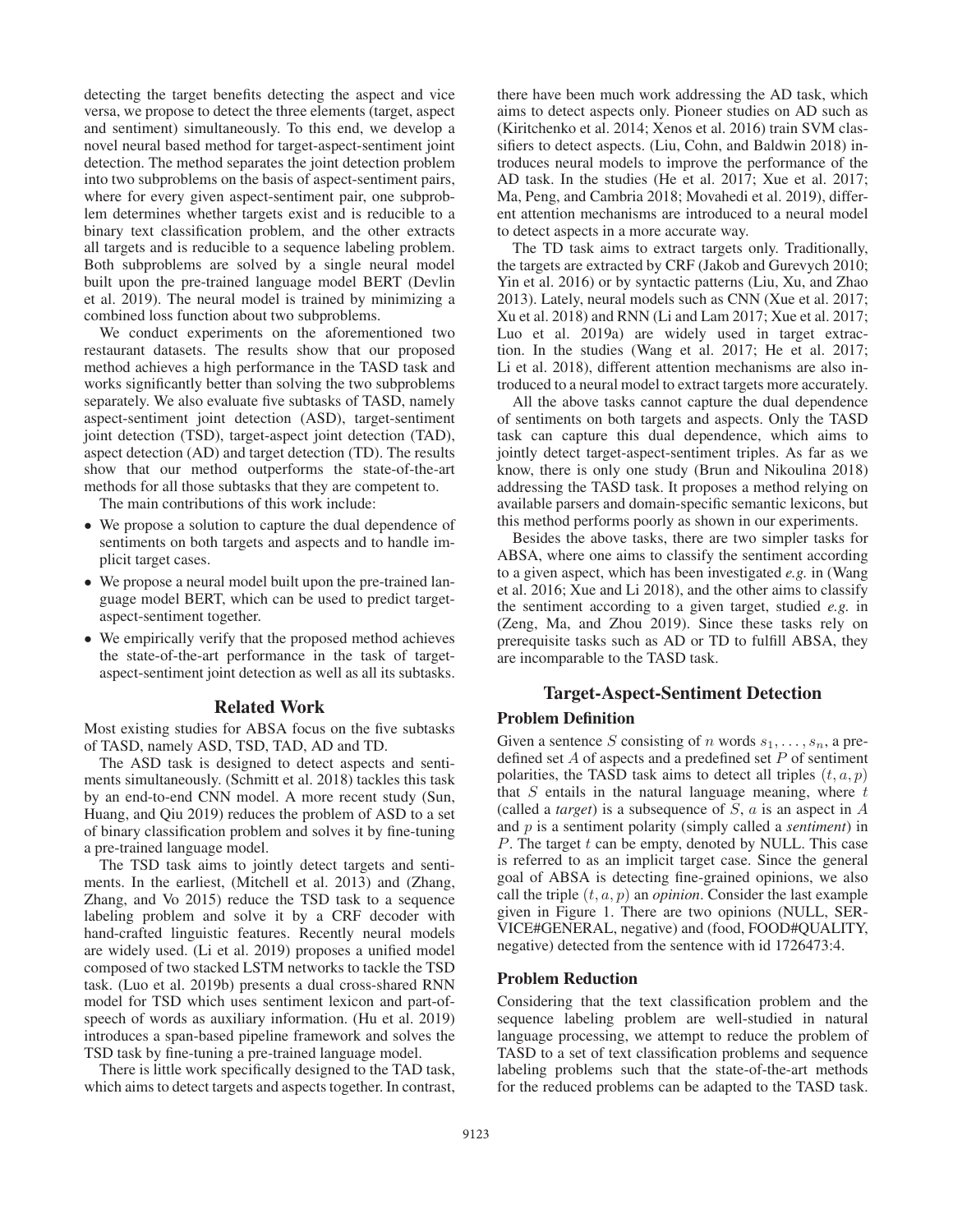

Figure 2: The architecture and a running example for the TAS-BERT model. TAS-BERT takes a sentence-aspect-sentiment token sequence "[CLS]···[SEP]···[SEP]" as input. It outputs "*yes/no*" for predicting whether targets exist for the aspectsentiment pair and a tag sequence for extracting the targets.

To this end, we divide a given problem which detects all opinions from a sentence  $S$ , a set A of aspects and a set P of sentiments into  $|A||P|$  problems on the basis of all aspectsentiment pairs, where  $|X|$  is the cardinality of the set X.

Every resulting problem is further separated into two subproblems, where one determines whether targets exist for the given aspect-sentiment pair, and the other extracts the targets corresponding to the given aspect-sentiment pair. The first subproblem can be reduced to a binary text classification problem, with "*yes*" indicating that at least one target (including the implicit target) exists and "*no*" indicating that no target exists. The second subproblem can be reduced to a sequence labeling problem using either the BIO tagging scheme or the TO tagging scheme, where "B" (resp. "I") denotes the starting (resp. an internal) word of a target, "T" a word inside a target and "O" a word outside any target.

The results of the two subproblems can be merged to get opinions. Given a sentence S and an aspect-sentiment pair  $(a, p)$ , if the first subproblem outputs "*no*", there will be no opinion of the form  $(t, a, p)$  that can be detected from S. Otherwise, suppose there are  $n$  subsequences of  $S$  output by the second subproblem where  $n \geq 0$ . If  $n = 0$ , there is only one opinion (NULL,  $a, p$ ) with implicit target detected from S, otherwise there are *n* opinions  $(t, a, p)$  detected from S for t a subsequence output by the second subproblem.

#### The TAS-BERT Model

We propose a neural based model for solving the aforementioned two subproblems together. In order to guarantee a high prediction performance, the model is built upon a pre-trained language model BERT (Devlin et al. 2019) and is named TAS-BERT.<sup>1</sup> The proposed model consists of five components, including a BERT encoder, two linear fully-connected (FC) layers, a softmax decoder for binary classification of "*yes/no*", and either a conditional random field (CRF) decoder (Ma and Hovy 2016) or a softmax decoder for sequence labeling, as shown in Figure 2.

The training set of the TASD task is given by a set of sentence-opinion pairs where one sentence corresponds to multiple opinions. In order to learn the proposed model over the training set, we need to preprocess the training set to obtain a tuple  $(S, a, p, f, T)$  for every combination of S, a and  $p$ , where  $S$  is a sentence in the training set,  $a$  an aspect appearing in the training set,  $p$  a sentiment appearing in the training set, f a "*yes/no*" label, and **T** is a sequence of labels in either the BIO or the TO tagging scheme. The label  $f$  and the label sequence **T** are constructed as follows. Suppose  $(t_1, a, p), \ldots, (t_k, a, p)$  are all opinions corresponding to S in the training set where k can be zero. If  $k = 0$ , we set f as

<sup>&</sup>lt;sup>1</sup>Code and experimental datasets for TAS-BERT are available at https://github.com/sysulic/TAS-BERT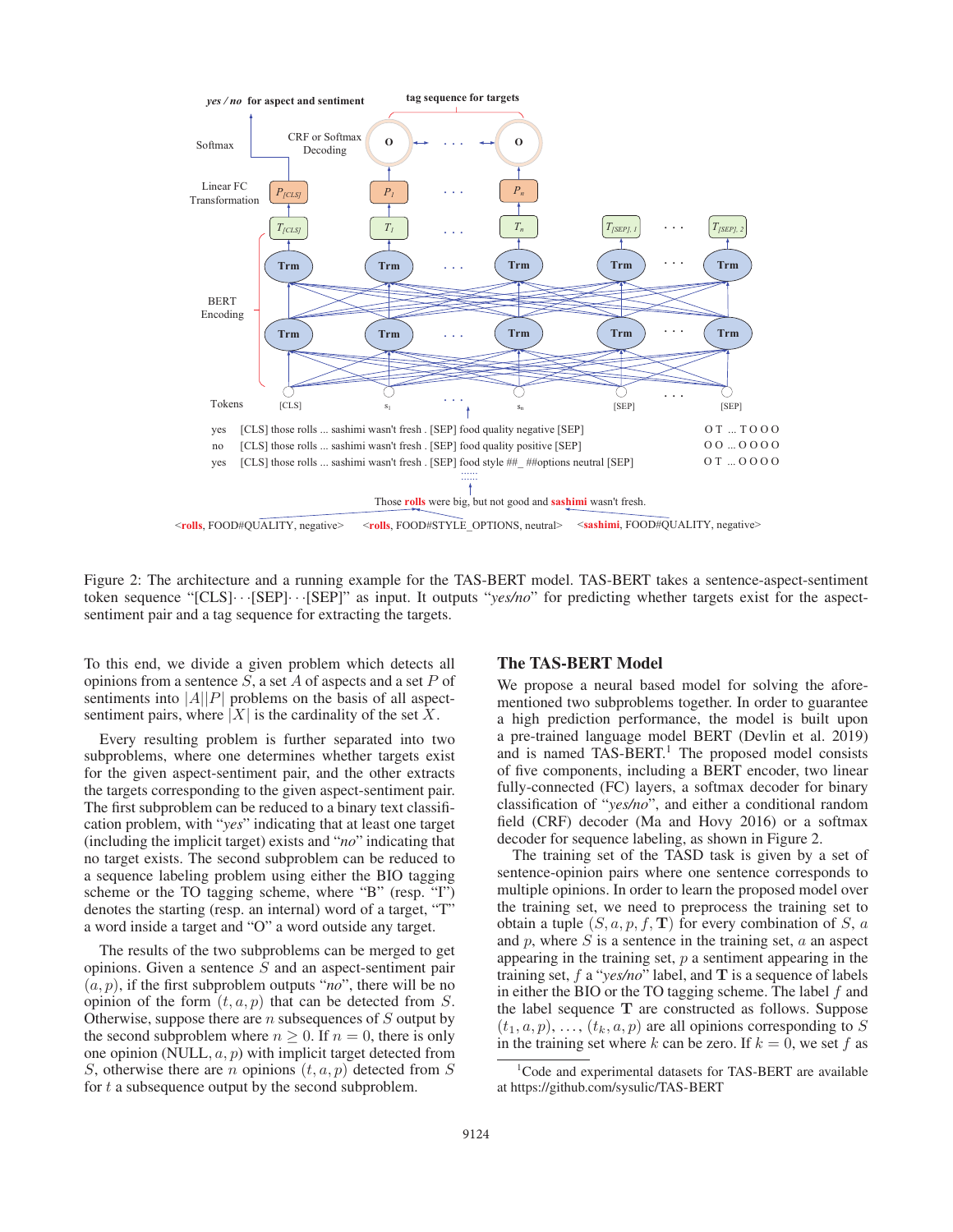"*no*" and construct **T** as an all-O label sequence with length  $n$  where  $n$  is the number of words in  $S$  no matter which tagging scheme is used. Otherwise, we set f as "*yes*" and encode the k targets  $t_1, \ldots, t_k$  to a label sequence **T** using the specified tagging scheme. We always treat the implicit target NULL as the last target  $t_k$ . In case two targets  $t_i$  and  $t_i$  (where  $i < j$ ) have overlapped words, we ignore the latter target  $t_i$ . In case the implicit target exists, we construct **T** as an all-O label sequence if the implicit target is  $t_1$ , or ignore the implicit target otherwise. According to the restaurant datasets published by SemEval-2015 Task 12 (Pontiki et al. 2015) and SemEval-2016 Task 5 (Pontiki et al. 2016), this preprocessing step ignores only a very few opinions and can retain as many implicit target cases as possible.

In the training phase, when given a tuple  $(S, a, p, f, T)$ for S a sentence consisting of n words  $s_1, \ldots, s_n$ , a an aspect, p a sentiment, f a "*yes/no*" label and **T** a label sequence, we first construct a token sequence "[CLS],  $s_1, \dots, s_n$ , [SEP],  $a_1, \dots, a_m$ ,  $p$ , [SEP]" composed of  $n + m + 4$  tokens, where  $a_1, \dots, a_m$  are words that constitute  $a$ , and [CLS] and [SEP] are tokens specifically introduced in BERT. This token sequence is fed into the BERT encoder, outputting a sequence of d-dimensional vectors  $T_{[CLS]}, T_{s_1}, \ldots, T_{s_n}, T_{[SEP],1}, T_{a_1}, \ldots, T_{a_m}, T_p, T_{[SEP],2}$ at the final layer of BERT, where the two [SEP] tokens correspond to two different vectors  $T_{[SEP]$ , and  $T_{[SEP]$ , 2.

The first vector  $T_{[CLS]}$  is used to predict a "*yes/no*" label through a FC layer followed by a softmax decoder. More precisely, the probability distribution vector  $g \in \mathbb{R}^2$  on the "*yes/no*" label is defined below.

$$
P_{[CLS]} = \tanh(W_1 T_{[CLS]} + b_1) \tag{1}
$$

$$
g = \text{softmax}(P_{[CLS]}) \tag{2}
$$

where  $W_1 \in \mathbb{R}^{d \times 2}$  and  $b_1 \in \mathbb{R}^2$  are trainable parameters.

The next n vectors  $T_{s_1}, \ldots, T_{s_n}$  are used to predict a label sequence in the specified tagging scheme. These vectors are fed into another FC layer followed by a CRF decoder or a softmax decoder. In more details, the vector  $P_{s_i}$  computed from  $T_{S_i}$  (where  $1 \leq i \leq n$ ) by the FC layer is defined as

$$
P_{s_i} = \tanh(W_2 T_{s_i} + b_2)
$$
\n(3)

where  $W_2 \in \mathbb{R}^{d \times o}$  and  $b_2 \in \mathbb{R}^o$  are trainable parameters,<br>and where  $o = 3$  if the BIO tagging scheme is used or  $o = 2$ and where  $o = 3$  if the BIO tagging scheme is used or  $o = 2$ if the TO tagging scheme is used.

In case a CRF decoder is used, the probability for predicting a label sequence **T**, denoted by  $p(T | P)$ , can be computed in the way presented by (Ma and Hovy 2016), where **P** is a  $n \times o$  matrix composed of  $P_{s_1}, \ldots, P_{s_n}$ . In case a softmax decoder is used, the probability distribution vector  $h_i \in \mathbb{R}^o$  (where  $1 \le i \le n$ ) on the *i*<sup>th</sup> label in **T** is defined as softmax(*P*<sub>c</sub>) defined as softmax $(P_{s_i})$ .

The loss value for predicting the "*yes/no*" label f is defined as

$$
loss_{\rm g} = -\sum_{i=1}^{2} I(\text{yn}(i) = f) \log(g_i)
$$
 (4)

where  $g_i$  is the  $i^{\text{th}}$  element of  $g$ ,  $\text{yn}(1) = yes$ ,  $\text{yn}(2) = no$ , and  $I(X) = 1$  if X is true or  $I(X) = 0$  otherwise and  $I(X)=1$  if X is true or  $I(X)=0$  otherwise.

The loss value for predicting the label sequence  $T =$  $\langle t_1,\ldots,t_n\rangle$  is defined as

$$
\text{loss}_{\mathbf{h}} = -\log(p(\mathbf{T} \mid \mathbf{P})) \tag{5}
$$

 $\log_{h} = -\log(p(\mathbf{T} | \mathbf{P}))$  (5)<br>if a CRF decoder is used; otherwise, it is defined as

$$
loss_h = -\sum_{i=1}^{n} \sum_{j=1}^{o} I(map(j) = t_i) \log(h_{ij})
$$
 (6)

where  $h_{ij}$  is the  $j^{\text{th}}$  element of  $h_i$ , and map(1) = B,<br>map(2) = I map(3) = O when the BIO tagging scheme is  $map(2) = I$ ,  $map(3) = O$  when the BIO tagging scheme is used, or map(1) = T, map(2) = O when the TO tagging scheme is used.

The proposed TAS-BERT model is trained by minimizing the following combined loss function over all training tuples.

$$
loss = \sum_{i=1}^{N} loss_{g}^{i} + loss_{h}^{i}
$$
 (7)

where N is the number of training tuples, and  $\log_{\frac{1}{3}} i$  and  $\log_{\frac{1}{3}} i$  denote the two loss values for the *i*<sup>th</sup> training tuple  $i$  denote the two loss values for the  $i$ <sup>th</sup> training tuple.

In the prediction phase, when a sentence  $S$  is given, we construct a triple  $(S, a, p)$  for every aspect a appearing in the training set and every sentiment  $p$  appearing in the training set. Afterwards, we feed  $(S, a, p)$  into the TAS-BERT model, yielding a "*yes/no*" label for the first subproblem as well as a possibly empty set of subsequences of S for the second subproblem. Finally, we apply the method described in the previous subsection to merge the results of the two subproblems and to obtain opinions for  $(S, a, p)$ .

### Experiments

### Datasets

We conducted experiments on two datasets in the restaurant domain, where one (denoted Res15) is from SemEval-2015 Task 12 and the other (denoted Res16) is from SemEval-2016 Task 5. Although most existing studies experimented on the dataset from SemEval-2014 Task 4, we did not use this dataset since it does not provide target-aspect-sentiment triples and is unsuitable for the TASD task.

Table 1 reports the statistics on the two experimental datasets. These statistics reveal the limitations of most subtasks of TASD. The TSD task and the TD task ignore all opinions with implicit targets. This is a crucial limitation since there are about one fourth of opinions that have implicit targets. All opinions can be grouped by the same sentence and the same target. We call every resulting group a *target-sharing opinion group*. It can be seen from the table that there exist some target-sharing opinion groups that have multiple sentiments. Since the TSD task does not consider aspects, any method for TSD is impossible to predict completely correct sentiments for multi-sentiment target-sharing opinion groups. On the other hand, all opinions can also be grouped by the same sentence and the same target. We call every resulting group a *aspect-sharing opinion group*. It can also be seen that there exist some aspect-sharing opinion groups that have multiple sentiments. Since the ASD task does not consider targets, any method for ASD is impossible to predict completely correct sentiments for multi-sentiment aspect-sharing opinion groups.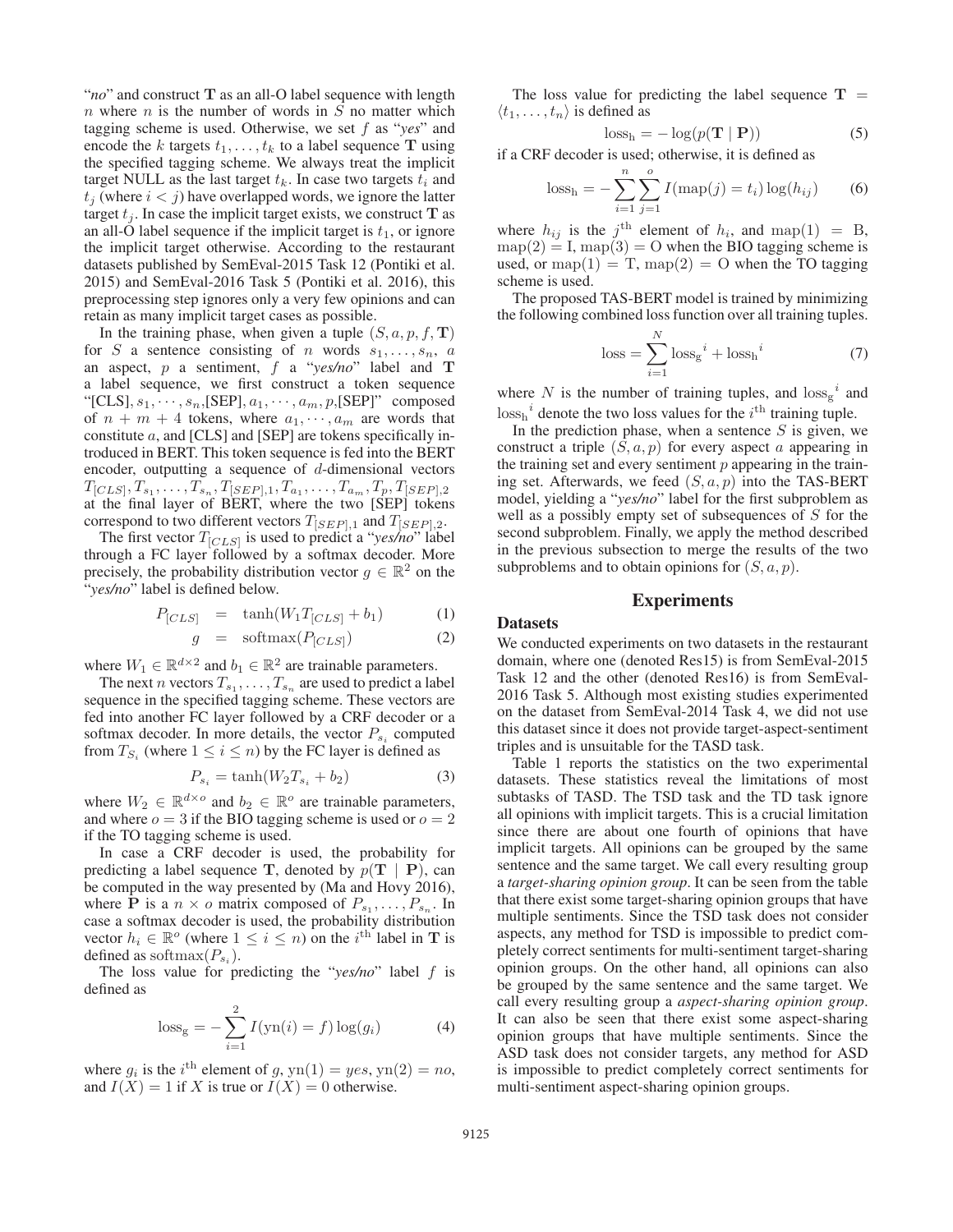Table 1: The statistics on Res15 and Res16.

|          |       | Sentences | Opinions     |                                |            | target-sharing opinion groups | aspect-sharing opinion groups |                        |  |
|----------|-------|-----------|--------------|--------------------------------|------------|-------------------------------|-------------------------------|------------------------|--|
| Datasets |       |           | all opinions | opinions with implicit targets | all groups | multi-sentiment groups        | all groups                    | multi-sentiment groups |  |
| Res15    | Train | 1315      | 1654         | 375 (22.67%)                   | 1545       | $22(1.42\%)$                  | 1478                          | 27(1.83%)              |  |
|          | Test  | 685       | 845          | 248 (29.35%)                   | 761        | $21(2.76\%)$                  | 775                           | $14(1.81\%)$           |  |
| Res16    | Train | 2000      | 2507         | $627(25.01\%)$                 | 2312       | 44 (1.90%)                    | 2258                          | $42(1.86\%)$           |  |
|          | Test  | 676       | 859          | 208 (24.21%)                   | 810        | $16(1.98\%)$                  | 743                           | $8(1.08\%)$            |  |

# Experimental Setup

In our experiments, we considered both the BIO and the TO tagging schemes. Since the CRF decoder in our TAS-BERT model only works well for tagging schemes that have transition constraints, we only considered the combination of the CRF decoder and the BIO tagging scheme as well as the combination of the softmax decoder and the TO tagging scheme. In addition, the restaurant datasets contain a number of words that are out of the vocabulary of the pre-trained language model  $BERT<sup>2</sup>$ , thus we considered two methods for dealing with the unknown words. One method is replacing an unknown word with the longest prefix match in the vocabulary, called the Longest Prefix Match (LPM) method. The other method is splitting an unknown word into several recognizable words based on the vocabulary, called the Split Word (SW) method. Hence, we obtained four variants of the proposed model, denoted by TAS-BERT-LPM-BIO-CRF, TAS-BERT-LPM-TO, TAS-BERT-SW-BIO-CRF and TAS-BERT-SW-TO, respectively. To train these models, we set the dropout probability as 0.1 for all layers, the max sequence length as 128, the learning rate as 2e-5, and the maximum number of epochs as 30.

# Comparison Methods

We compared our method with the following methods on the TASD task and all its subtasks.<sup>3</sup>

- E2E-TBSA: E2E-TBSA (Li et al. 2019) is a unified model for TSD. We used the published code to evaluate on Res15 and Res16.
- **DOER**: DOER (Luo et al. 2019b) is a dual cross-shared RNN model for TSD. We used the published code to evaluate on Res15 and Res16.
- BERT-pair-NLI-B: BERT-pair-NLI-B (Sun, Huang, and Qiu 2019) is a BERT based model for ASD. We used the published code to evaluate on Res15 and Res16 for both ASD and its subtask AD.
- SemEval-Top: SemEval-Top represents the the best scores in the SemEval competitions. They involve three subtasks AD, TD and TAD.
- MTNA: MTNA (Xue et al. 2017) is a multi-task model based on RNN and CNN. The paper reported results on Res15 and Res16 for both AD and TD.
- TAN: TAN (Movahedi et al. 2019) is a neural model with the multi-attention mechanism for AD. The paper only reported results on Res16.
- Sentic LSTM + TA + SA: It (Ma, Peng, and Cambria 2018) augments the LSTM network with target-level attention and sentence-level attention. The source code is not provided and the paper only reported results on Res15.
- DE-CNN: DE-CNN (Xu et al. 2018) is a CNN model for TD. The paper only reported results on Res16.
- THA + STN: THA + STN (Li et al. 2018) is neural model for TD with a bi-linear attention layer and a FC layer. The paper reported results on both Res15 and Res16.
- BERT-PT: BERT-PT (Xu et al. 2019) is a BERT based model for TD. We used the published code to evaluate on both Res15 and Res16.
- baseline-1-f lex: baseline-1-f lex (Brun and Nikoulina 2018) is a pipeline method for TASD. The source code is not provided and the paper only reported results on Res15 for both TASD and its subtask ASD.

For all BERT based methods including ours, we used the same BERT model. For ASD, TAD, AD and TASD, we evaluated on the full datasets. For TD and TSD, we evaluated on the partial datasets without implicit targets. In particular for TSD, since existing methods are unable to handle opinions with implicit targets while our method can, we evaluated our method on both the full datasets and the partial datasets.

## Result Analysis

We used micro-F1 score (in percent) as the evaluation metric for all tasks. For the four variants of our method, we used the output of the TASD task to estimate the corresponding micro-F1 scores for all subtasks of TASD. The comparison results are reported in Table 2.

• Results on ASD: Currently, there are fewer studies on ASD. The baseline-1-f lex method performs poorly, probably because the linguistic features are extracted from an NLP pipeline, which leads to error accumulation for the joint task. BERT-pair-NLI-B, which subtly transforms the problem of ASD into a binary classification problem, achieves significantly better results. However, it adopts the assumption that the sentiment depends on the aspect alone, thus it cannot work correctly for multi-sentiment aspect-sharing opinion groups and cannot make use of the dependence relationship between targets and aspects to further improve the performance. All four variants of our method except TAS-BERT-LPM-BIO-CRF on Res16 achieve better results than comparison methods.

<sup>&</sup>lt;sup>2</sup>We used the uncased BERT base model available at https:// github.com/google-research/bert.

<sup>&</sup>lt;sup>3</sup>We cannot reproduce the reported results of TAN and DE-CNN due to problems in the published code, thus we only give the reported results for Res16 alone in Table 2.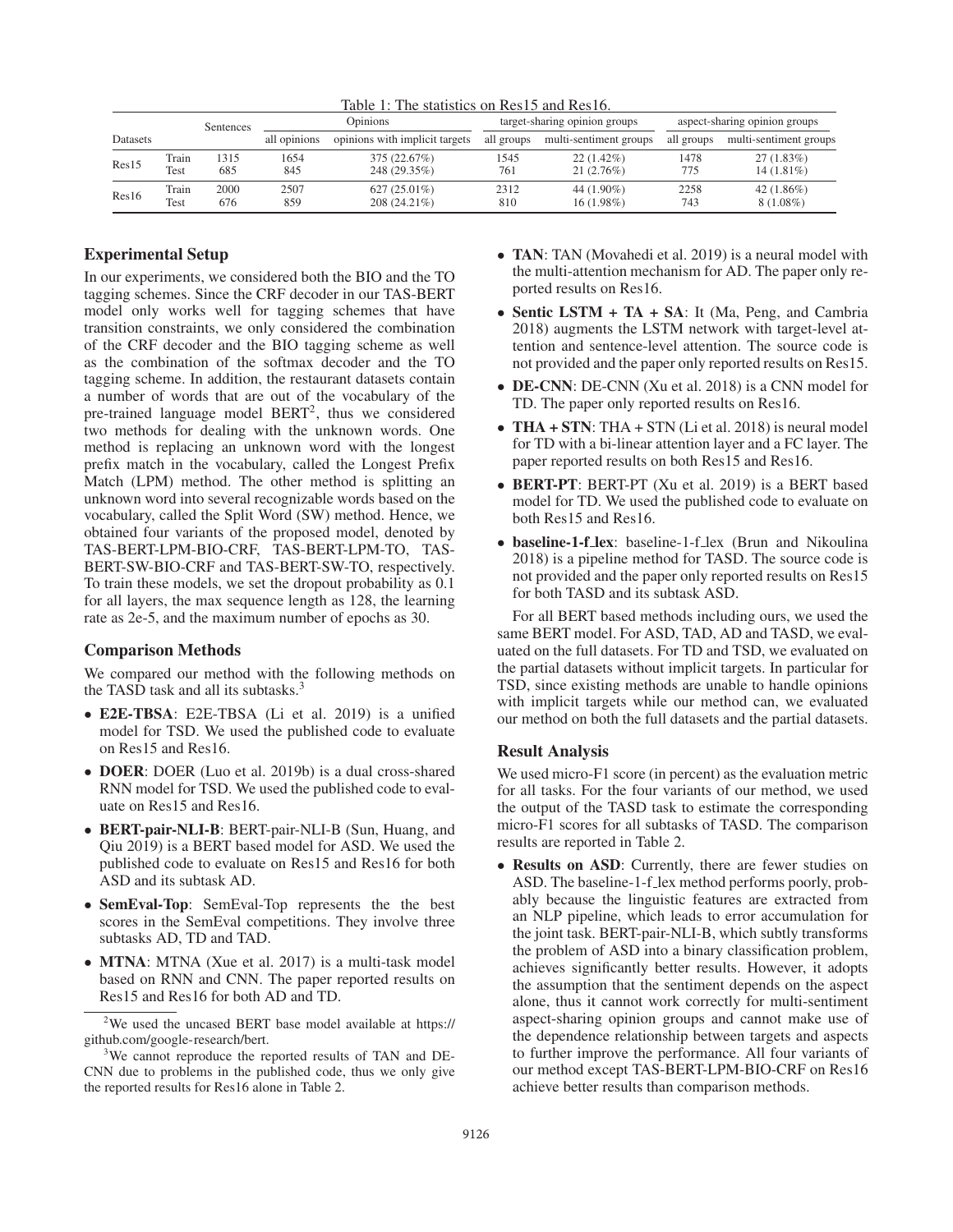|                  |     |                      | Table 2: Comparison results for six tasks on ABSA, where "-" denotes unreported results. For the TSD task, scores outside<br>brackets are for test sets without implicit targets, whereas scores in brackets are for the full test sets. |       |             |     |       |               |
|------------------|-----|----------------------|------------------------------------------------------------------------------------------------------------------------------------------------------------------------------------------------------------------------------------------|-------|-------------|-----|-------|---------------|
|                  | ASD |                      | TSD                                                                                                                                                                                                                                      |       |             | TAD |       |               |
| Method           |     | Res15 Res16   Method | Res15                                                                                                                                                                                                                                    | Res16 | Method      |     |       | $Res15$ Res16 |
| baseline-1-f_lex |     | $63.50$ E2E-TBSA     | 53.00                                                                                                                                                                                                                                    | 63.10 | SemEval-Top |     | 42.90 | 52.61         |

| baseline-1-f_lex<br>BERT-pair-NLI-B | $\overline{\phantom{a}}$<br>63.67 | 63.50<br>72.70 | E2E-TBSA<br><b>DOER</b> | 53.00<br>56.33 | 63.10<br>65.91 | SemEval-Top          | 42.90                    | 52.61 |
|-------------------------------------|-----------------------------------|----------------|-------------------------|----------------|----------------|----------------------|--------------------------|-------|
| TAS-BERT-LPM-BIO-CRF                | 65.07                             | 72.08          | TAS-BERT-LPM-BIO-CRF    | 64.49 (63.25)  | 73.42 (70.70)  | TAS-BERT-LPM-BIO-CRF | 61.09                    | 70.93 |
| TAS-BERT-LPM-TO                     | 67.75                             | 73.87          | TAS-BERT-LPM-TO         | 63.82 (62.85)  | 69.29 (67.94)  | TAS-BERT-LPM-TO      | 60.86                    | 67.55 |
| TAS-BERT-SW-BIO-CRF                 | 68.50                             | 74.12          | TAS-BERT-SW-BIO-CRF     | 66.11(64.29)   | 75.68 (72.92)  | TAS-BERT-SW-BIO-CRF  | 63.37                    | 71.64 |
| TAS-BERT-SW-TO                      | 70.42                             | 76.33          | TAS-BERT-SW-TO          | 64.84(65.02)   | 73.34 (71.02)  | TAS-BERT-SW-TO       | 62.60                    | 69.98 |
| AD                                  |                                   |                |                         | <b>TD</b>      |                | <b>TASD</b>          |                          |       |
| Method                              | Res15                             | Res16          | Method                  | Res15          | Res16          | Method               | Res15                    | Res16 |
| SemEval-Top                         | 62.68                             | 73.03          | SemEval-Top             | 70.05          | 72.34          | baseline-1-f_lex     | $\overline{\phantom{a}}$ | 38.10 |
| <b>MTNA</b>                         | 65.97                             | 76.42          | <b>MTNA</b>             | 67.73          | 72.95          |                      |                          |       |
| Sentic LSTM + TA + SA               | 73.82                             | $\sim$         | DE-CNN                  |                | 74.37          |                      |                          |       |
| TAN                                 | ۰                                 | 78.38          | THA + STN               | 71.46          | 73.61          |                      |                          |       |
| BERT-pair-NLI-B                     | 70.78                             | 80.25          | <b>BERT-PT</b>          | 73.15          | 77.97          |                      |                          |       |
| TAS-BERT-LPM-BIO-CRF                | 73.74                             | 81.12          | TAS-BERT-LPM-BIO-CRF    | 74.10          | 79.77          | TAS-BERT-LPM-BIO-CRF | 54.76                    | 64.66 |
| TAS-BERT-LPM-TO                     | 74.22                             | 81.67          | TAS-BERT-LPM-TO         | 72.17          | 75.15          | TAS-BERT-LPM-TO      | 55.47                    | 62.29 |
| TAS-BERT-SW-BIO-CRF                 | 76.34                             | 81.57          | TAS-BERT-SW-BIO-CRF     | 75.00          | 81.37          | TAS-BERT-SW-BIO-CRF  | 57.51                    | 65.89 |
| TAS-BERT-SW-TO                      | 76.40                             | 82.77          | TAS-BERT-SW-TO          | 71.54          | 78.10          | TAS-BERT-SW-TO       | 58.09                    | 65.44 |

- **Results on TSD**: Existing studies on TSD often perform joint extraction of targets and sentiments by transforming TSD into a sequence labeling problem. Based on this idea, both E2E-TBSA and DOER are unable to distinguish absence of opinions from opinions with implicit targets. On the contrary, our TAS-BERT model makes use of the result from a binary classification problem to distinguish absence of opinions from opinions with implicit targets, thus it can work correctly for opinions with implicit targets. All four variants of our method achieve significantly better results than comparison methods.
- Results on TAD: Due to little work on TAD, we can only compare the results achieved by our method with the best results in the SemEval competitions. All four variants of our method achieve significantly better results than the champions in the SemEval competitions.
- Results on AD and TD: Almost all four variants of our method achieve better results than comparison methods. This confirms that the dependence relationship between aspects and targets helps both aspect detection and target detection. In particular, a method for pure AD cannot distinguish different aspects for different targets in the same sentence, while a method for pure TD cannot distinguish different targets for different aspects in the same sentence.
- Results on TASD: There is little work on this task, and the only method baseline-1-f lex that we can find only evaluated on Res16. baseline-1-f lex uses the linguistic features obtained from a NLP pipeline and extracts three elements of an opinion separately. All four variants of our method achieve much better results than this baseline.

In addition, by comparing the results achieved by the four variants of our method, we can see that SW methods always outperforms LPM methods in dealing with unknown words. When target extraction is not involved, namely in the AD and ASD tasks, TAS-BERT-SW-TO achieves the best results. When target extraction is involved, namely in the Table 3: Comparison results between our proposed joint model and the separate models. C1 refers to the micro-F1 score (in percent) on the full dataset; C2 refers to the micro-F1 score (in percent) on the partial dataset consisting of opinions with implicitly targets only; C3 refers to the ratio (in percent) of occurrences of all-O sequences in case "*no*" is predicted.

|                      |          |                | Res15          |                |                | Res16          |                |  |
|----------------------|----------|----------------|----------------|----------------|----------------|----------------|----------------|--|
| Method               |          | C <sub>1</sub> | C <sub>2</sub> | C <sub>3</sub> | C <sub>1</sub> | C <sub>2</sub> | C <sub>3</sub> |  |
| TAS-BERT-LPM-BIO-CRF | separate | 52.03          | 40.00          | 98.84          | 60.33          | 41.95          | 99.03          |  |
|                      | joint    | 54.76          | 43.21          | 98.86          | 64.66          | 49.63          | 99.00          |  |
| TAS-BERT-LPM-TO      | separate | 51.45          | 40.64          | 98.86          | 61.71          | 45.96          | 98.98          |  |
|                      | joint    | 55.47          | 44.50          | 98.96          | 62.29          | 49.52          | 99.08          |  |
| TAS-BERT-SW-BIO-CRF  | separate | 55.24          | 43.45          | 98.86          | 62.42          | 44.83          | 99.11          |  |
|                      | joint    | 57.51          | 45.75          | 98.96          | 65.89          | 50.59          | 99.08          |  |
| TAS-BERT-SW-TO       | separate | 53.92          | 46.63          | 98.97          | 62.90          | 45.78          | 99.07          |  |
|                      | joint    | 58.09          | 51.33          | 99.03          | 65.44          | 51.61          | 99.16          |  |

TD, TSD, TAD and TASD tasks, TAS-BERT-SW-BIO-CRF almost achieves the best results except in two cases on Res15. We conjecture that it is due to the fact that the proportion of opinions with implicit targets on Res15 is larger than that on Res16. It is likely that the combination of the TO tagging scheme and the softmax decoder outperforms the combination of the BIO tagging scheme and the CRF decoder in handling opinions with implicit targets.

# Ablation Study

A straightforward weakened variant of our method can be obtained by separately training two models for the first subproblem (namely "*yes/no*" classification) and for the second subproblem (namely sequence labeling), respectively, and by combining the results output by the two models to form opinions, where the first model minimizes  $loss<sub>g</sub>$  defined in Equation (4) and the second model minimizes  $loss<sub>h</sub>$  defined in Equation (5) or (6) for all training tuples.

We compared our method with this weakened variant on four different settings that correspond to the aforementioned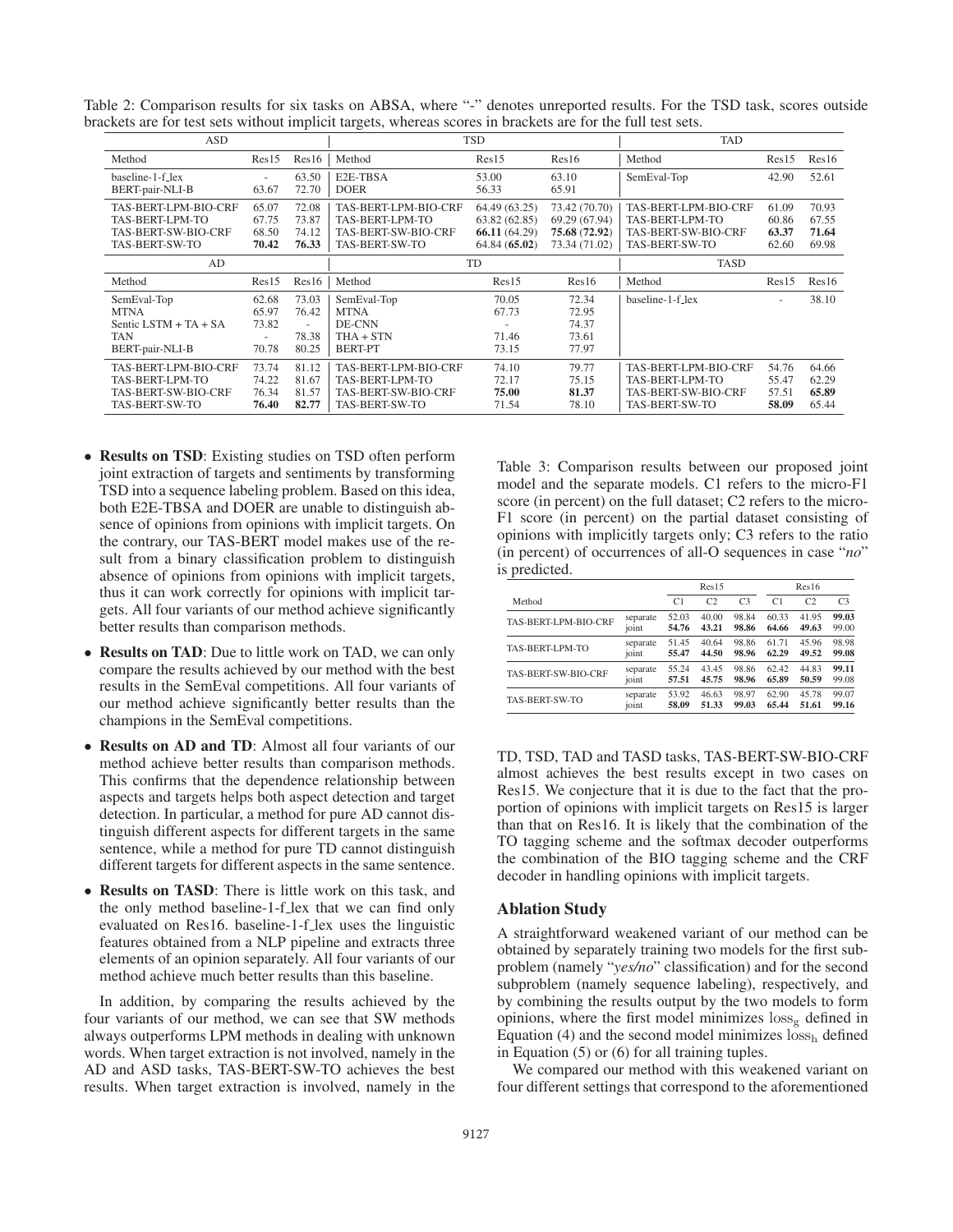Table 4: The results of our method *vs.* the results of two best existing methods (DOER for TSD task, BERT-pair-NLI-B for ASD task). Underlined sentiments in are incorrect while words in italic outline the reason why no relevant prediction is made.

| Text                                      | Gold                                 | Method          | Prediction                                                                       | Type               |
|-------------------------------------------|--------------------------------------|-----------------|----------------------------------------------------------------------------------|--------------------|
|                                           |                                      | <b>DOER</b>     | {lobster, positive}                                                              | Error-3            |
| lobster was good, nothing spectacular.    | [lobster, FOOD#QUALITY, neutral]     | BERT-pair-NLI-B | {FOOD#QUALITY, negative}                                                         | Error-2            |
|                                           |                                      | Our method      | {lobster, FOOD#QUALITY, neutral}                                                 | Correct            |
| In fact, many want to return a second     |                                      | <b>DOER</b>     | unable to find opinions with implicit targets                                    | Error-1            |
| time during their visit.                  | {NULL, RESTAURANT#GENERAL, positive} | BERT-pair-NLI-B | {RESTAURANT#GENERAL, negative}                                                   | Error-2            |
|                                           |                                      | Our method      | {NULL, RESTAURANT#GENERAL, positive}                                             | Correct            |
| Always busy, but they are good at seating | {service, SERVICE#GENERAL, positive} | <b>DOER</b>     | {service, positive}<br>unable to find opinions with implicit targets             | Correct<br>Error-1 |
| you promptly and have quick service.      | {NULL, SERVICE#GENERAL, positive}    | BERT-pair-NLI-B | {SERVICE#GENERAL, positive}<br>removed due to duplication                        | Correct<br>Error-2 |
|                                           |                                      | Our method      | {service, SERVICE#GENERAL, positive}<br>removed due to conflicts between targets | Correct<br>Error-4 |

four variants of our method. The comparison results are reported in Table 3. It can be seen that, our method significantly outperforms the weakened variant on both the full datasets and the partial datasets that consist of opinions with implicit targets only. In addition, for both methods the ratio of occurrences of all-O sequences in case "*no*" is predicted is always very high, and the two methods are comparable in this metric. These results show that the joint training framework in our method is superior to the traditional separate training mechanism. They further demonstrate the effectiveness of exploiting the dependence relationship between targets and aspects in target-aspect-sentiment detection.

# Case Study

We observed four main error types. The type Error-1 is the ignorance of opinions with implicit targets. The type Error-2 is the ignorance of targets. The type Error-3 is the ignorance of aspects. The type Error-4 is the conflict between different targets which happens when the aspect and the sentiment are the same and either the targets are overlapped or one of multiple targets is NULL. We select three representative examples to compare our method with two state-of-the-art methods DOER and BERT-pair-NLI-B, as shown in Table 4.

As for the first example, the sentiment should be predicted based on both the target and the aspect. However, DOER only gives a prediction of sentiments based on the target "lobster" whereas BERT-pair-NLI-B just takes aspect "FOOD#QUALITY" into consideration. This ignorance of targets or aspects leads to false sentiment prediction in DOER and BERT-pair-NLI-B. In contrast, our method can capture the dual dependence of sentiments on both targets and aspects and predict the correct sentiments.

When it comes to the second example, DOER is unable to find opinions with implicit targets, while BERT-pair-NLI-B is unable to give correct prediction due to ignorance of targets. Our method, in contrast, can deal with the opinion with implicit target in a correct way.

As for the third example, "service" and implicit target appear simultaneously. DOER just provides one prediction since it is unable to handle implicit targets. When "service" and implicit target refer to the same aspect "SERVICE#GENERAL", BERT-pair-NLI-B gives only one prediction, which is not completely correct either. Since a conflict between targets happens when the aspect and the sentiment are the same while one of multiple targets is NULL, our method fails to detect the opinion with implicit target. This failure is caused by data construction in our method. There should exist optimizations to tackle this kind of failure cases but they are beyond the scope of this paper.

# Conclusions and Future Work

In order to capture the dual dependence of sentiments on both targets and aspects and to handle implicit target cases in aspect-based sentiment analysis, we have proposed a novel method for target-aspect-sentiment joint detection. It reduces the joint detection problem to binary text classification problems and sequence labeling problems, solved by the proposed TAS-BERT model which is built upon the pre-trained language model BERT. Experimental results on the SemEval-2015 and SemEval-2016 restaurant datasets demonstrate that our method achieves a high performance in detecting target-aspect-sentiment triples even for the implicit target cases and outperforms the state-of-the-art methods for five subtasks of target-aspect-sentiment detection.

For future work, we will enhance the proposed method by optimizing data construction and further improve the performance in joint detection.

### Acknowledgments

This paper was supported by the National Key R&D Program of China (No.2018YFC0830600; 2018YFC0830601), the National Natural Science Foundation of China (No. 61375056, 61573386, 61876204, 61976232, and 51978675), Guangdong Province Natural Science Foundation (No. 2016A030313292, 2017A070706010 (soft science), 2018A030313086), Guangdong Province Science and Technology Plan projects (No. 2016B030305007 and 2017B010110011), Guangzhou Science and Technology Project (No. 201804010435 and 201804010496), and All-China Federation of Returned Overseas Chinese Research Project (17BZQK216).